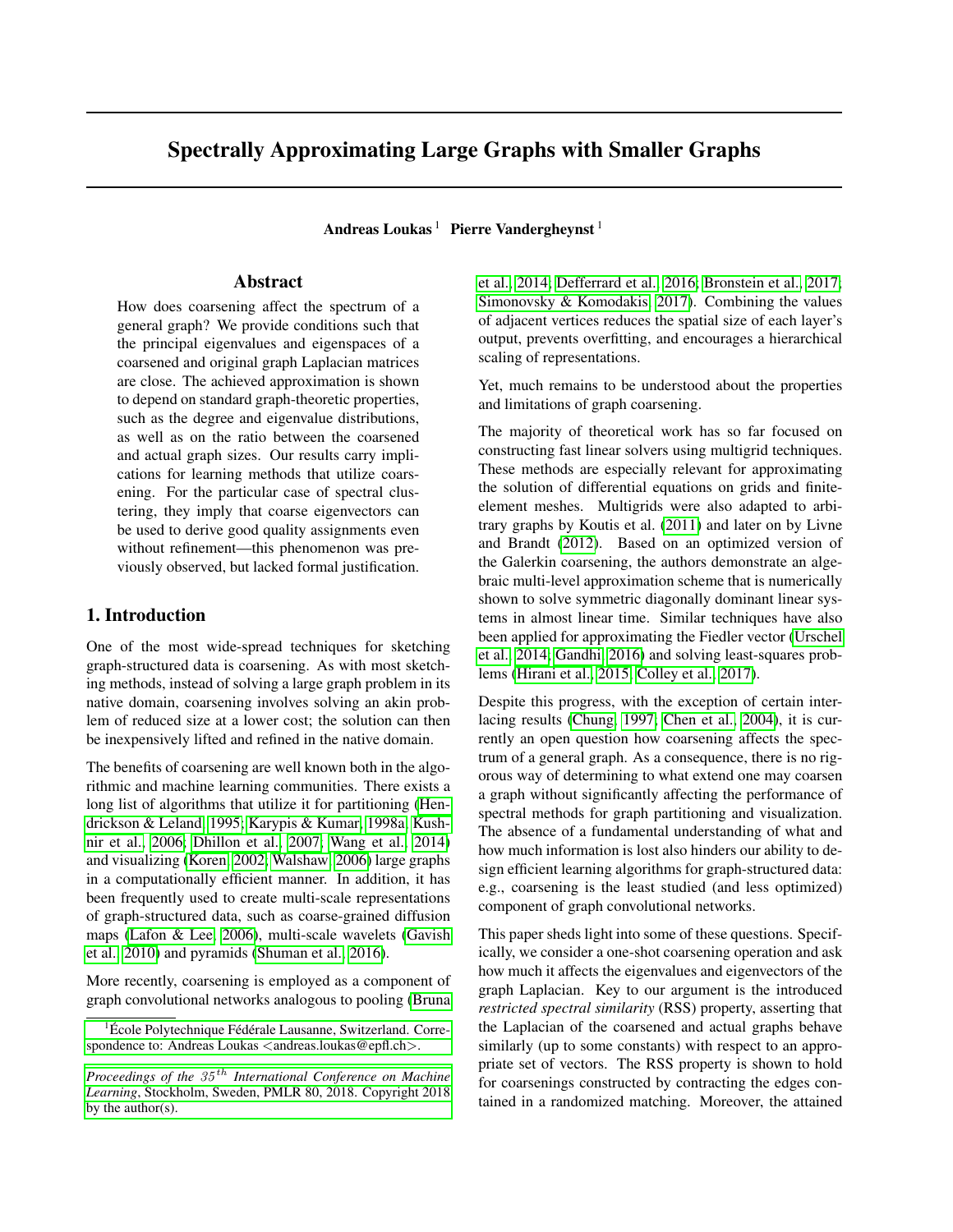constants depend on the degree distribution and can be controlled by the ratio of the coarsened and actual graph sizes, i.e., the extend of dimensionality reduction.

We utilize the RSS property to provide spectrum approximation guarantees. It is proven that the principal eigenvalues and eigenspaces of the coarsened and actual Laplacian matrices are close when the RSS constants are not too large. Our results carry implications for non-linear methods for data clustering [\(Von Luxburg, 2007\)](#page-9-5) and dimensionality reduction [\(Belkin & Niyogi, 2003\)](#page-8-17). A case in point is spectral clustering: we show that lifted eigenvectors can be used to produce clustering assignments of good quality even without refinement. This phenomenon has been observed experimentally [\(Karypis & Kumar, 1998a;](#page-8-1) [Dhillon](#page-8-3) [et al., 2007\)](#page-8-3), but up to now lacked formal justification.

Paper organization. After introducing the RSS property in Section [2,](#page-1-0) we demonstrate in Section [3](#page-2-0) how to generate coarsenings featuring small RSS constants. Sections [4](#page-5-0) and [5](#page-6-0) then link our results to spectrum preservation and spectral clustering, respectively. The paper concludes by briefly discussing the limitations of our analysis. The proofs can be found in a supplementary document.

# <span id="page-1-0"></span>2. Graph coarsening

Consider a weighted graph  $G = (\mathcal{V}, \mathcal{E}, W)$  of  $N = |\mathcal{V}|$ vertices and  $M = |\mathcal{E}|$  edges, with the edge  $e_{ij}$  between vertices  $v_i$  and  $v_j$  weighed by  $w_{ij} \leq 1$ . As usual, we denote by  $L$  the combinatorial Laplacian of  $G$  defined as

$$
L(i,j) = \begin{cases} d_i & \text{if } i = j \\ -w_{ij} & \text{if } e_{ij} \in \mathcal{E} \\ 0 & \text{otherwise} \end{cases}
$$
 (1)

and  $d_i$  the weighted degree of  $v_i$ . Moreover, let  $\lambda_k$  be the  $k$ -th eigenvalue of  $L$  and  $u_k$  the associated eigenvector.

#### 2.1. How to coarsen a graph?

At the heart of a coarsening lies a surjective (and therefore dimension reducing) mapping  $\varphi : \mathcal{V} \to \mathcal{V}_c$  between the original vertex set  $V = \{v_1, \ldots, v_N\}$  and the smaller vertex set  $V_c = \{v'_1, \ldots, v'_n\}$ . In other words, the coarse graph  $G_c = (\mathcal{V}_c, \mathcal{E}_c)$  has  $m = |\mathcal{E}_c|$  and contains every edge  $(i, j) \in \mathcal{E}$  for which  $\varphi(v_i) \neq \varphi(v_j)$ . We define the *coarsened Laplacian* as

$$
L_{\rm c} = CLC^{\top},\tag{2}
$$

where the fat  $n \times N$  coarsening matrix C describes how different  $v \in V$  are mapped onto the vertex set  $V_c$ . Similarly, we may *downsample* a vector  $x \in \mathbb{R}^N$  supported on  $V$  by the linear transformation

$$
x_{\rm c} = Cx,\tag{3}
$$

where now  $x_c \in \mathbb{R}^n$ . We here focus on coarsenings where each vertex  $v_i$  is mapped into a single  $v'_j$ . This is equivalent to only considering coarsening matrices with block-diagonal form  $C =$  blkdiag  $(c_1^\top, \ldots, c_n^\top)$  , where each  $c_j^{\top} = [c_j(1), \dots, c_j(n_j)]$  is the length  $n_j$  coarsening weight vector associated with the j-th vertex  $v'_j$  of  $V_c$ . In addition, we restrict our attention to constant coarsening weight vectors of unit norm  $||c_j||_2 = 1$  with entries equal to  $n_j^{-1/2}$ .

Though  $L_c$  is not a proper combinatorial Laplacian matrix (e.g.,  $L_c1 \neq 0$  for 1 being the all ones vector), it can take the proper form using the simple re-normalization  $QL_cQ$ , where  $Q = \text{diag}(C1)$ . This might seem inconvenient at a first glance. We argue that it is not: it should not be the action of  $L_c$  in itself that matters, but its effect when combined with downsampling. When acting on  $x_c$ , the desired nullspace property is regained since  $L_cC_1 = 0$ . Alternatively, one could define  $L_{c'} = QCLC^\top Q$  and  $x_{c'} = Q^{-1}Cx$ , where now  $L_{c'}$  has the proper combinatorial Laplacian form. This construction however is equivalent to the one we consider here since  $x_c^{\top} L_c x_c =$  $x^{\top} C^{\top} Q^{-1} Q C L C^{\top} Q Q^{-1} C x = x_{c'}^{\top} L_{c'} x_{c'}$ 

We will also utilize the notion of a coarsening frame:

Definition 1 (Coarsening frame). *The coarsening frame*  $G_F = (V_F, \mathcal{E}_F, W_F)$  *is the subgraph of G induced by set*  $\mathcal{V}_F = \{v_i \mid \exists v_j \text{ with } \varphi(v_i) = \varphi(v_j)\}.$ 

Informally,  $G_F$  is the subgraph of G that is coarsened (see Figure [1c\)](#page-2-1). We say that the coarsening corresponds to an *edge contraction* if no two edges of the coarsening frame are themselves adjacent—in other words,  $\mathcal{E}_F$  forms a matching on G.

**Lifting.** We write  $\tilde{x} = C^{\top} x_c$  to do an approximate inverse mapping from  $V_c$  to V, effectively *lifting* the dimension from  $\mathbb{R}^n$  back to  $\mathbb{R}^N$ . To motivate this choice notice that, even though  $\Pi = C<sup>T</sup>C$  is not an identity matrix, it is block diagonal  $\Pi =$  blkdiag  $(c_1 c_1^\top, \dots, c_n c_n^\top)$  . Moreover,  $\Pi$  is an identity mapping for all vectors in its range.

**Property 1.**  $\Pi = C^{\top}C$  is a rank n projection matrix.

*Proof.* For each block  $\Pi_i$  in the diagonal of  $\Pi$ , we have  $\Pi_j^2 = \Pi_j \Pi_j = c_j c_j^\top c_j c_j^\top = c_j c_j^\top ||c_j||^2 = \Pi_j$ . The rank of  $\Pi$  is *n* because each diagonal block  $\Pi_j$  is of rank one.

<span id="page-1-1"></span>Therefore, if x is a vector in  $\mathbb{R}^N$  and  $x_c = Cx$  is its coarsened counterpart, then  $\tilde{x} = C^{\top}Cx = \Pi x$  is a locality-<br>preserving approximation of x w.r.t. graph C. preserving approximation of  $x$  w.r.t. graph  $G$ .

A toy example. Consider the example graph shown in Figure [1a](#page-2-2) and suppose that we want to coarsen the  $n_1 = 3$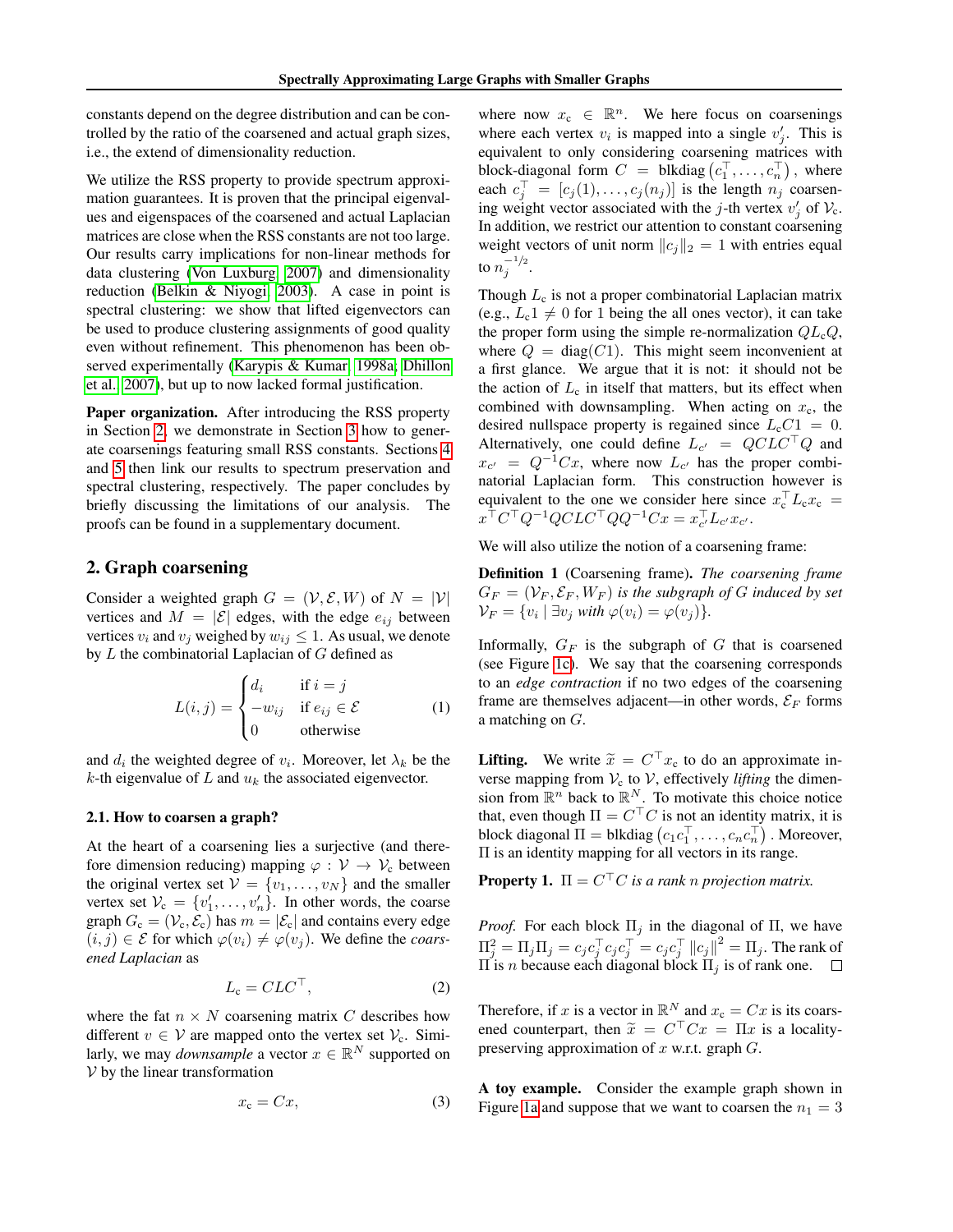<span id="page-2-3"></span><span id="page-2-2"></span>

gray vertices  $V_F = \{v_1, v_2, v_3\}$  of G into vertex  $v'_1$ , as

shown in Figure [1b.](#page-2-3) Matrices  $C$  and  $L_c$  take the form:

$$
C = \begin{bmatrix} 1/\sqrt{3} & 1/\sqrt{3} & 1/\sqrt{3} & 0 & 0 \\ 0 & 0 & 0 & 1 & 0 \\ 0 & 0 & 0 & 0 & 1 \end{bmatrix} = \begin{bmatrix} c_1^\top & 0 \\ 0 & I_2 \end{bmatrix}
$$

$$
L_{\rm c} = CLC^{\top} = \begin{bmatrix} 2/3 & -1/\sqrt{3} & -1/\sqrt{3} \\ -1/\sqrt{3} & 1 & 0 \\ -1/\sqrt{3} & 0 & 1 \end{bmatrix}
$$

Above, the  $2 \times 2$  identity matrix  $I_2$  preserves the neighborhood of all vertices not in  $V_F$ . The coarsening frame is shown in Figure [1c.](#page-2-1)

#### 2.2. Restricted spectral similarity

The objective of coarsening is dual. First, we aim to attain computational acceleration by reducing the dimensionality of our problem. On the other hand, we must ensure that we do not loose too much valuable information, in the sense that the structure of the reduced and original problems should be as close as possible.

Spectral similarity. One way to define how close a matrix  $B$  approximates the action of matrix  $A$  is to establish a spectral similarity relation of the form:

$$
(1 - \epsilon) x^\top A x \le x^\top B x \le (1 + \epsilon) x^\top A x, \qquad (4)
$$

for all  $\forall x \in \mathbb{R}^N$  and with  $\epsilon$  a positive constant. Stated in our context, [\(4\)](#page-2-4) can be rewritten as:

$$
(1 - \epsilon) x^{\top} L x \leq x_{\mathbf{c}}^{\top} L_{\mathbf{c}} x_{\mathbf{c}} \leq (1 + \epsilon) x^{\top} L x \qquad (5)
$$

for all  $x \in \mathbb{R}^N$  and with  $x_c = Cx$ . If the equation holds, we say that matrix  $L_c$  is an  $\epsilon$ -spectral approximation of  $L$ . In graph theory, the objective of constructing sparse spectrally similar graphs is the main idea of spectral graph sparsifiers, a popular method for accelerating the solution of linear systems involving the Laplacian, initially proposed by Spielman and co-authors [\(Spielman & Srivastava, 2011;](#page-9-6) [Spielman & Teng, 2011\)](#page-9-7).

In contrast to the sparsification literature however, here the dimension of the space changes and one needs to take into account both the Laplacian coarsening  $(L$  becomes  $L_c$ ) and the vector downsampling operation (x becomes  $x_c$ ) in the

similarity relation <sup>[1](#page-2-5)</sup>. Yet, from an analysis standpoint, an alternative interpretation is possible. Defining  $L = \Pi L \Pi$ , we re-write

<span id="page-2-1"></span>
$$
x_{c}^{\top}L_{c}x_{c} = x^{\top}(C^{\top}C)L(C^{\top}C)x = x^{\top}\Pi L\Pi x = x^{\top}\widetilde{L}x.
$$

Remembering that  $C<sup>T</sup>$  acts as an approximate inverse of C, we interpret  $\widetilde{L} \in \mathbb{R}^{N \times N}$  as an approximation of L that contains the same information as  $L_c \in \mathbb{R}^{n \times n}$ .

Restricted spectral similarity (RSS). Equation [\(5\)](#page-2-6) thus states that the rank  $n - 1$  matrix L is an  $\epsilon$ -spectral approximation of L, a matrix of rank  $N - 1$ . Since the two matrices have different rank, the relation cannot hold for every  $x \in \mathbb{R}^N$ . To carry out a meaningful analysis, we focus on an appropriate subset of vectors.

More specifically, we restrict our attention to the first  $K$ eigenvectors of  $L$  and introduce the following property:

Definition 2 (Restricted spectral similarity). *Suppose that there exists an integer* K *and positive constants*  $\epsilon_k$ *, such that for every*  $k \leq K$ ,

<span id="page-2-7"></span>
$$
(1 - \epsilon_k) \lambda_k \le u_k^{\top} \widetilde{L} u_k \le (1 + \epsilon_k) \lambda_k. \tag{6}
$$

*Then* L*<sup>c</sup> is said to satisfy the restricted spectral similarity (RSS) property with RSS constants*  $\{\epsilon_k\}_{k=1}^K$ .

The relation to spectral similarity is exposed by substituting  $u_k^{\top} L u_k = \lambda_k.$ 

For every  $k$ , inequality [\(6\)](#page-2-7) should intuitively capture how close is  $Cu_k$  to being an eigenvector of  $L_c$ : When  $\epsilon_k = 0$ , vector  $Cu_k$  is an eigenvector of  $L_c$  with eigenvalue  $\lambda_k$ . On the hand, for  $\epsilon_k > 0$ ,  $Cu_k$  is not an eigenvector of  $L_c$ , but matrices  $L$  and  $\overline{L}$  alter the length of vectors in the span of  $u_k$  in a similar manner (up to  $1 \pm \epsilon_k$ ).

<span id="page-2-6"></span><span id="page-2-4"></span>This intuition turns out to be valid. In the following we will demonstrate that the RSS property is a key ingredient in characterizing the relation between the first  $K$  eigenvalues and principal eigenspaces of the coarsened and actual Laplacian matrices. In particular, we will prove that the spectrum of  $L_c$  approximates that of  $L$  (up to lifting) when the constants  $\epsilon_k$  are sufficiently small. This line of thinking will be developed in Section [4.](#page-5-0)

**Remark 1.** *A uniform RSS constant*  $\epsilon = \max_{k \leq K} \epsilon_k$  *is sufficient to guarantee spectrum preservation, however, in* $dividual$  constants  $\{\epsilon_k\}_{k=1}^K$  *lead to tighter bounds.* 

# <span id="page-2-0"></span>3. A randomized edge contraction algorithm

This section proposes an algorithm for coarsening a graph that provably produces coarsenings with bounded RSS con-

<span id="page-2-5"></span> $1$ Coarsening could perhaps be interpreted as combining edge and vertex sparsification [\(Moitra, 2011\)](#page-9-8).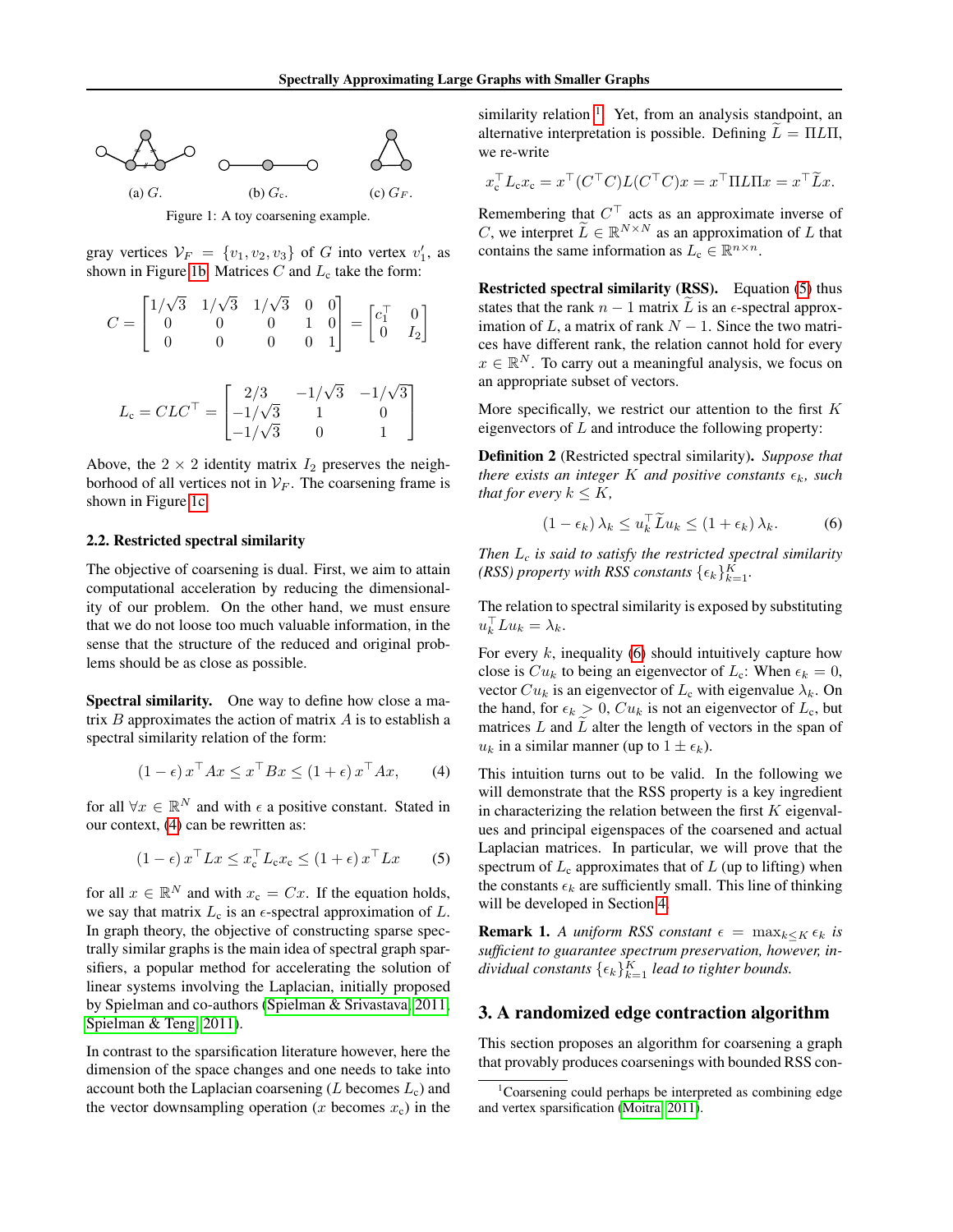# <span id="page-3-0"></span>Algorithm 1 Randomized Edge Contraction (REC)

1: input:  $G = (\mathcal{V}, \mathcal{E}), T, \phi$ 2: **output:**  $G_c = (\mathcal{V}_c, \mathcal{E}_c)$ 3:  $C \leftarrow \mathcal{E}, G_c \leftarrow G$ 4:  $\Phi \leftarrow \sum_{e_{ij} \in \mathcal{E}} \phi_{ij}, t \leftarrow 0.$ 5: while  $|C| > 0$  and  $t < T$  do<br>6:  $t \leftarrow t + 1$ . 6:  $t \leftarrow t + 1.$ <br>7: Select each Select each  $e_{ij}$  from C with prob.  $p_{ij} = \phi_{ij}/\Phi$  or **continue** with prob.  $1 - \sum_{e_{ij} \in \mathcal{C}} p_{ij}$ . 8:  $C \leftarrow C \setminus \mathcal{N}_{ij}$ <br>9:  $G_c \leftarrow \text{contra}$  $G_c \leftarrow \text{contract}(G_c, e_{ij})$  as in [\(2\)](#page-1-1) 10: end while

stants  $\epsilon_k$ .

The method, which we refer to as REC, is described in Algorithm [1.](#page-3-0) REC resembles the common greedy procedure of generating maximal matchings, in that it maintains a candidate set  $C$  containing all edges that can be added to the matching. At each iteration, a new edge  $e_{ij}$  is added and set  $C$  is updated by removing from it all edges in the edge neighborhood set  $\mathcal{N}_{ij}$  defined as follows:

$$
\mathcal{N}_{ij} = \{e_{pq} \mid e_{pq} \in \mathcal{E} \text{ and } p = i \text{ or } q = j\},\
$$

which also includes the edge  $e_{ij}$ .

Yet, REC features two main differences. First, instead of selecting each new edge added to the matching uniformly at random, it utilizes a potential function  $\phi$  defined on the edge set, i.e.,  $\phi : \mathcal{E} \to \mathbb{R}_+$  with which it controls the probability  $p_{ij}$  that every edge is contracted. The second difference is that, at each iteration, REC does not select a valid edge with probability  $1 - \sum_{e_{ij} \in C} p_{ij}$ . This choice is not driven by computational concerns, but facilitates the analysis, as it alleviates the need for updating the total potential Φ after every iteration.

Remark 2. *REC is equivalent to the* O(M) *complexity algorithm that samples from* C *directly in line 7 by updat*ing  $\Phi$  at every iteration such that its value is  $\sum_{e_{ij}\in\mathcal{C}}\phi_{ij}$ *. Though we suggest to use this latter algorithm in practice, it is easier to express our results using the number of iterations* T *of Algorithm [1.](#page-3-0)*

REC returns a *maximal* matching when T is sufficiently large. As we will see in the following, it is sufficient to consider  $T = O(N)$ . The exact number of iterations will be chosen in order to balance the trade-off between the expected dimensionality reduction ratio

$$
r \stackrel{\Delta}{=} \mathbf{E} \left[ \frac{N-n}{N} \right]
$$

and the size of the RSS constants.

#### <span id="page-3-3"></span>3.1. Analysis of **REC**

The following theorem characterizes an individual RSS constant of an  $L_c$  generated by REC. As exemplified in Corollary [5.1,](#page-7-0) similar argumenrs can also be used to derive a uniform bound over all  $\epsilon_k$  for  $k \leq K$ .

<span id="page-3-1"></span>Theorem 3.1. *Let* L*<sup>c</sup> be the coarsened Laplacian produced by REC and further suppose that*

$$
\lambda_k \le 0.5 \min_{e_{ij} \in \mathcal{E}} \left\{ \frac{d_i + d_j}{2} + w_{ij} \right\}.
$$

*For any*  $\epsilon_k \geq 0$ , the relation  $\lambda_k \leq u_k^{\top} \tilde{L} u_k \leq \lambda_k (1 + \epsilon_k)$ *holds with probability at least*

$$
1 - c_2 \frac{1 - e^{-c_1 T/N}}{4 \epsilon_k} \max_{e_{ij} \in \mathcal{E}} \chi_{ij} \left( \sum_{e_{pq} \in \mathcal{N}_{ij}} \frac{w_{pq}}{w_{ij}} + 3 - \frac{4 \lambda_k}{w_{ij}} \right)
$$

 $where \ c_1 = N \max_{e_{ij} \in \mathcal{E}} \sum_{e_{pq} \in \mathcal{N}_{ij}} p_{pq},$ 

$$
c_2 = \frac{c_1/N}{1 - e^{-c_1/N}} \quad \text{and} \quad \chi_{ij} = \frac{\phi_{ij}}{\sum\limits_{e_{pq} \in \mathcal{N}_{ij}} \phi_{pq}}.
$$

The theorem reveals that the dependency of  $\epsilon_k$  to some extremal properties implied by the potential function  $\phi$  and the graph structure. It is noteworthy that

$$
c_1 = O(1)
$$
 implies  $\lim_{N \to \infty} c_2 = 1.$  (7)

These asymptotics can be taken at face value even for finite size problems: coarsening typically becomes computationally relevant for large N (typically  $N > 10^3$ ), for which  $c_2$ has effectively converged to its limit.

The assumption that  $c_1$  is independent of N can be satisfied either by assuming that G is a *bounded degree graph*, such that  $|\mathcal{N}_{ij}| \ll N$  for every  $e_{ij} \in \mathcal{E}$ , or by choosing potential functions  $\phi_{ij}$  that are inversely proportional to  $|\mathcal{N}_{ij}|$ .

We can also incorporate the expected reduction ratio  $r$  in the bound, by noting that

$$
rN = \sum_{e_{ij} \in \mathcal{E}} P(e_{ij} \in \mathcal{E}_F) \ge \sum_{e_{ij} \in \mathcal{E}} p_{ij} \frac{1 - e^{-T P_{ij}}}{P_{ij}}
$$

$$
\ge \frac{1 - e^{-T P_{\text{max}}}}{P_{\text{max}}} = \frac{1 - e^{-c_1 T/N}}{c_1/N}, \quad (8)
$$

(see proof of Theorem [3.1](#page-3-1) for definitions of  $P_{ij}$  and  $P_{max}$ ) implying

<span id="page-3-2"></span>
$$
1 - e^{-c_1 T/N} \leq rc_1,
$$
 (9)

as well as that  $T = \frac{N}{c_1} \log \left( \frac{1}{1 - rc_1} \right)$  iterations suffice to achieve any  $r < 1/c_1$ . Nevertheless, this latter estimate is more pessimistic than the one presented in Theorem [3.1.](#page-3-1)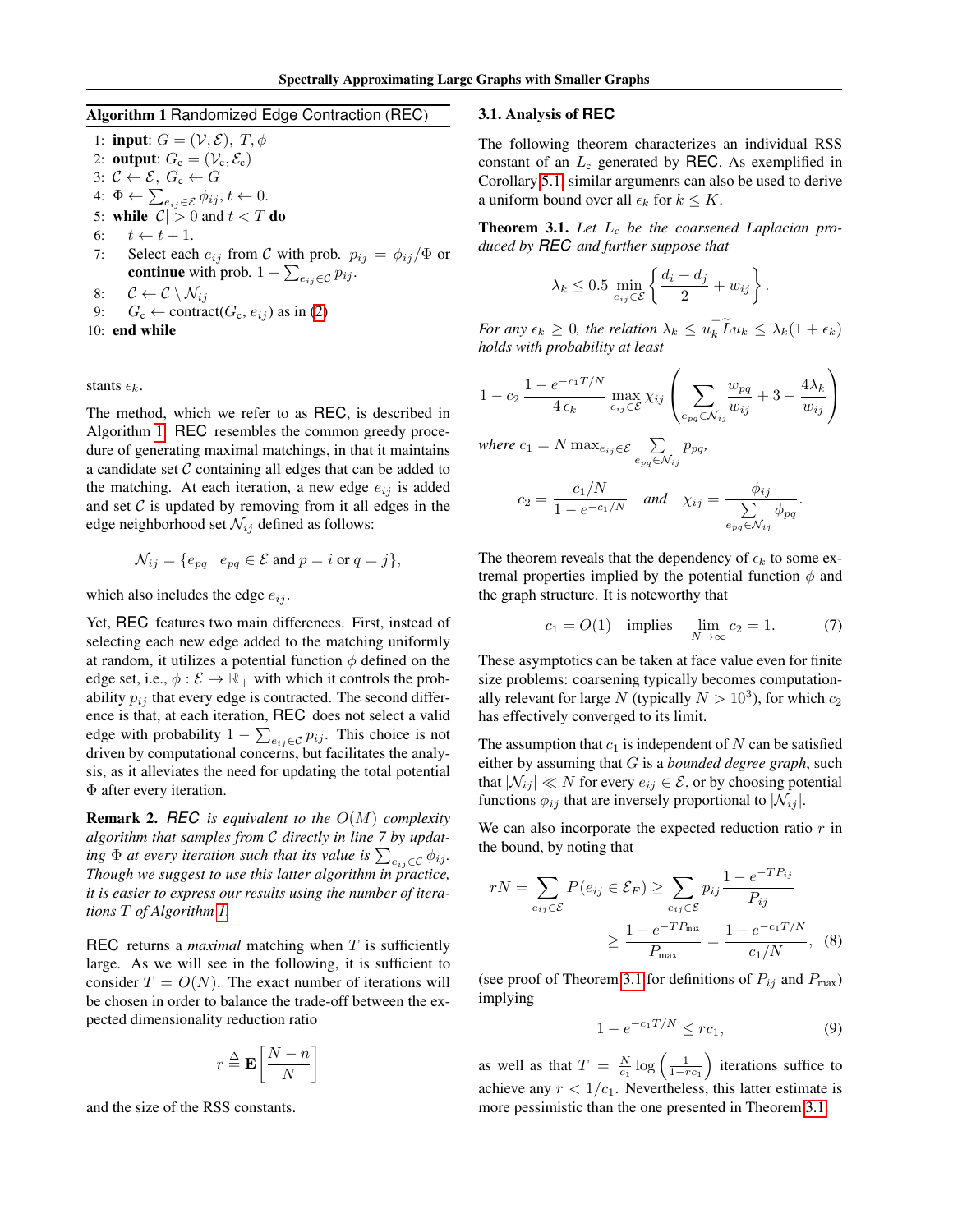<span id="page-4-0"></span>

Figure 2: The proposed bounds follow the behavior of the RSS constants  $\epsilon_k$ , especially for regular graphs or graphs with small degree variance. The two red lines plot the bounds of Theorem [3.1](#page-3-1) for a success probability of  $p_s = 0.5$  and  $p_s = 0.7$ .

**The norm**  $\|\Pi^{\perp}u_k\|_2^2$ . For all k, one has

$$
P\left(\|\Pi^{\perp} u_k\|_2^2 \ge \epsilon \lambda_k\right) \le c_2 \frac{1 - e^{-c_1 T/N}}{2 \epsilon} \max_{e_{ij} \in \mathcal{E}} \frac{\chi_{ij}}{w_{ij}},
$$

with constants defined as before (the derivation is not included as it resembles the one employed in the proof of Theorem [3.1\)](#page-3-1). Thus,  $\|\Pi^{\perp}u_k\|_2^2$  depends on the ratio r (through [\(9\)](#page-3-2)) and is smaller for small k (due to  $\lambda_k$ ). This is reasonable: by definition, eigenvectors corresponding to small eigenvalues are smooth functions on G; averaging some of their entries locally on the graph is unlikely to alter their values significantly.

#### 3.2. The heavy-edge potential function

Let us examine how the achieved results behave for a specific potential function. Setting  $\phi_{ij} = w_{ij}$  is a simple way to give preference to heavy frames—indeed, heavy-edge matchings have been utilized as a heuristic for coarsening (e.g., in combination with graph partitioning [\(Karypis &](#page-8-18) [Kumar, 1998b\)](#page-8-18)). It is perhaps interesting to note this particular potential function can be derived naturally from Theorem [3.1](#page-3-1) if we require that

$$
\chi_{ij} \frac{\sum_{e_{pq} \in \mathcal{N}_{ij}} w_{pq}}{w_{ij}} = 1 \quad \text{for all } e_{ij}.
$$
 (10)

It will be useful to denote respectively by  $\varrho_{\min}$  and  $\varrho_{\max}$  the minimum and maximum of  $(d_i + d_j - w_{ij})/2d_{avg}$  over all  $e_{ij}$ , with  $d_{avg}$  being the average degree. It is straightforward to calculate that in this case

$$
c_1 = 2\left(\frac{d_i + d_j - w_{ij}}{d_{avg}}\right) = 4\varrho_{max}.
$$

Therefore,  $c_1 = O(1)$  for all graphs in which  $\Omega(1) =$  $\varrho_{\min} \leq \varrho_{\max} = O(1)$ , and given sufficiently large N and some manipulation the probability estimate of Theorem [3.1](#page-3-1) reduces to

$$
1 - \frac{1 - e^{-4\varrho_{\text{max}}T/N}}{4\epsilon_k} \left(1 + \frac{1.5 - 2\lambda_k}{d_{\text{avg }}\varrho_{\text{min}}}\right). \tag{11}
$$

In addition,  $P\big(\|\Pi^{\perp}u_k\|_2^2 > \epsilon \lambda_k\big) \leq \frac{1-e^{-4\varrho_{\max}T/N}}{2\,\epsilon\varrho_{\min}\,d_{\text{avg}}}$  $\frac{e^{-e^{-2\pi i \ln x^2/\mu}}}{2\epsilon \varrho_{\min} d_{\text{avg}}}$ . The heavy-edge potential function is therefore more efficient for graphs with small degree variations. Such graphs are especially common in machine learning, where often the connecticity of each vertex is explicitly constructed such that all degrees are close to some target value (e.g., using a k-nearest neighbor graph construction [\(Muja & Lowe,](#page-9-9) [2014\)](#page-9-9)).

As a proof of concept, Figure [2](#page-4-0) compares the actual constants  $\epsilon_k$  with the bound of Theorem [3.1](#page-3-1) when utilizing REC with a heavy-edge potential to coarsen the following benchmark graphs: (*i*) a point cloud representing a bunny obtained by re-sampling the Stanford bunny 3Dmesh [\(Turk & Levoy, 1994\)](#page-9-10) and applying a k-nn construction ( $N = 1000, r = 0.4, k = 30$ ), (*ii*) a k-nn similarity graph capturing the geometry of a 2D manifold usually referred to as Swiss roll ( $N = 1000, r = 0.4, k = 10$ ), *(iii)* A network describing the interaction of yeast proteins [\(Rossi](#page-9-11) [& Ahmed, 2015\)](#page-9-11) ( $N = 1458$ ,  $r = 0.25$ ,  $d_{avg} = 2$ ,  $d_{max} =$ 56), and (*iv*) a *d*-regular graph ( $N = 400, r = 0.4, d = 20$ ). To derive the bounds, we started from Theorem [3.1](#page-3-1) and identified for each k the smallest  $\epsilon_k$  such that the success probability is at least  $p_s = \{0.5, 0.7\}$ . As predicted by our analysis,  $\epsilon_k$  decrease with k (the decrease is close to linear in  $\lambda_k$ ) and with the variance of the degree distribution. The heavy-tailed yeast network and the regular graph constitute two extreme examples, with the latter featuring much smaller constants.

# 3.3. Regular graphs

For regular graphs, [\(9\)](#page-3-2) becomes asymptotically tight, leading to the following Corollary:

Corollary 3.1. *If* G *is a regular graph with combinatorial degree d* and equal edge weights  $w_{ij} = w$ *, then for any* k *such that*  $\lambda_k \leq (d+1)/2$  *and for sufficiently large* N, the *relation*  $\lambda_k \leq u_k^{\top} \tilde{L} u_k \leq \lambda_k (1 + \epsilon_k)$  *holds with probability at least*

<span id="page-4-1"></span>
$$
\geq 1 - r \frac{1 - (2d)^{-1}}{\epsilon_k} \left( 1 + \frac{1.5 - \lambda_k}{d - 0.5} \right) \stackrel{d \geqslant 1}{\approx} 1 - \frac{r}{\epsilon_k}, \tag{12}
$$

 $\text{inequality } \left\| \Pi^\top u_k \right\|$ 2  $\frac{2}{2} \geq \epsilon r \lambda_2$  *holds for all k* with proba-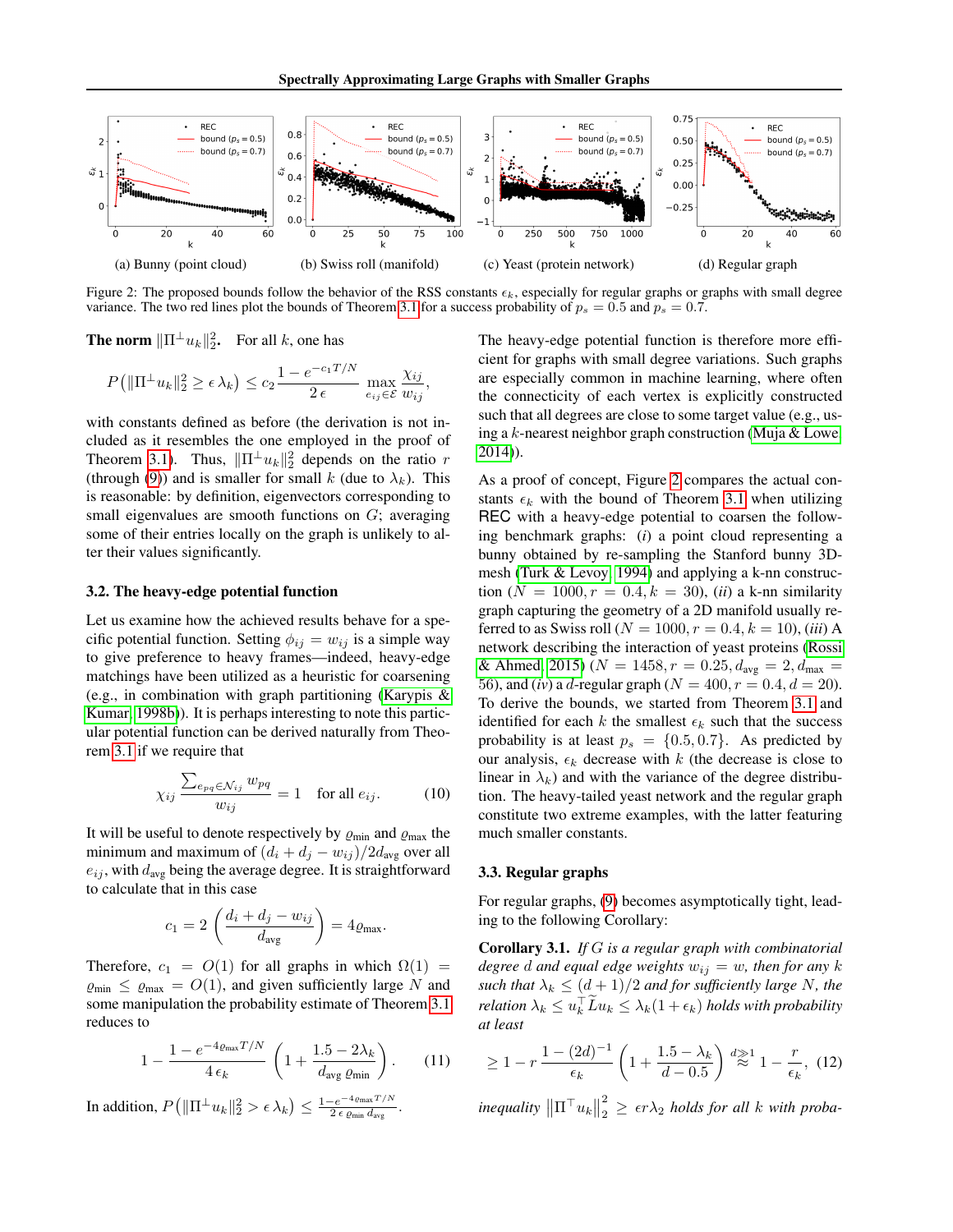*bility at most*  $2/(d\epsilon)$  *and*  $T = \frac{N}{2(2-1/d)} \log \left( \frac{1}{1-2(2-1/d)r} \right)$ *iterations of REC suffice in expectation to achieve reduction* r*.*

An other way to read Corollary [3.1](#page-4-1) is that, for a sufficiently dense regular graph, there  $exists<sup>2</sup>$  $exists<sup>2</sup>$  $exists<sup>2</sup>$  an edge contraction for which  $L_c$  satisfies the RSS property with constants bounded by r.

### <span id="page-5-0"></span>4. The spectrum of the coarsened Laplacian

This section links the RSS property with spectrum preservation. Our results demonstrate that the distance between the spectrum of a coarsened Laplacian and of the combinatorial Laplacian it approximates is directly a function of RSS constants. This relation also extends to eigenspaces.

#### 4.1. Basic facts about the spectrum

Before delving into our main results, let us first consider the spectrum of a coarsened Laplacian which does not (necessarily) meet the RSS property.

W.l.o.g., let G be connected and sort its eigenvalues as  $0 =$  $\lambda_1 < \lambda_2 \leq \ldots \leq \lambda_N$ . Similarly, let  $\lambda_k$  be the k-th largest eigenvalue of the coarsened Laplacian  $L_c$  and name  $\tilde{u}_k$  the associated eigenvector. As the following theorem shows, there is a direct relation between the eigenvalues  $\lambda$  and  $\lambda$ .

<span id="page-5-2"></span>**Theorem 4.1.** *Inequality*  $\lambda_k \leq \tilde{\lambda}_k$  *holds for all*  $k \leq n$ *.* 

We remark the similarity of the above to a known result in spectral graph theory [\(Chung, 1997\)](#page-8-15) (Lemma 1.15) assering that, if  $\nu_k$  is the k-th eigenvalue of the normalized Laplacian of G and  $\tilde{\nu}_k$  is the k-th eigenvalue of the normalized Laplacian of a graph  $G_c$  obtained by edge contraction, then  $\nu_k \leq \tilde{\nu}_k$  for all  $k = 1, 2, ..., n$ . Despite this similarity however, Theorem [4.1](#page-5-2) deals with the eigenvalues of the combinatorial Laplacian matrix and its coarsened counterpart  $L_c = CLC^{\perp}$ .

We also notice that, when the weight vectors  $c$  are chosen to be constant over each connected component of  $G_F$ (as we assume in this work) the nullspace of  $L_c$  spans the downsampled constant vector implying that

$$
C^{\top} \widetilde{u}_1 = u_1 \quad \text{and} \quad 0 = \widetilde{\lambda}_1 < \widetilde{\lambda}_2. \tag{13}
$$

The above relations constitute the main reason why we utilize constant coarsening weights in our construction.

#### 4.2. From the RSS property to spectrum preservation

For eigenvalues, the RSS property implies an upper bound:

Theorem 4.2. *If* L*<sup>c</sup> satisfies the RSS property, then*

$$
\lambda_k \le \widetilde{\lambda}_k \le \max\left\{ \widetilde{\lambda}_{k-1}, \ \frac{(1+\epsilon_k)}{\sum_{i \ge k} (\widetilde{u}_i^\top C u_k)^2} \lambda_k \right\} \quad (14)
$$

*for all*  $k \leq K$ *, where*  $\epsilon_k$  *is the k-th RSS constant.* 

The term  $\sum_{i \ge k} (\tilde{u}_i^\top C u_k)^2$  depends on the orientation of<br>the eigenvectors of L, with respect to those of L. We av the eigenvectors of  $L_c$  with respect to those of  $L$ . We expect:

$$
\lambda_k \leq \widetilde{\lambda}_k \leq \frac{(1+\epsilon_k)}{\sum_{i\geq k} (\widetilde{u}_i^\top C u_k)^2} \lambda_k \approx \frac{(1+\epsilon_k)}{\|\Pi u_k\|_2^2} \lambda_k.
$$

Indeed, for  $\lambda_2$  the above becomes an equality as

$$
\sum_{i\geq 2} (\widetilde{u}_i^\top C u_2)^2 = \|\Pi u_2\| - (\widetilde{u}_1^\top C u_2)^2 = \|\Pi u_2\|,
$$

where the last equality follows from [\(13\)](#page-5-3). In this case, the above results combined with the analysis presented in Section [3.1](#page-3-3) imply the following corollary:

Corollary 4.1. *Consider a bounded degree graph with*  $\lambda_2 \leq 0.5 \min_{e_{ij} \in \mathcal{E}} \left\{ \frac{d_i + d_j}{2} + w_{ij} \right\}$  and suppose that it is *coarsened by REC using a heavy-edge potential. For any feasible expected dimensionality reduction ratio* r*, sufficiently large* N *and any*  $\epsilon > 0$ 

$$
\widetilde{\lambda}_2 \le \frac{1 + r\epsilon}{1 - \lambda_2 r\epsilon} \lambda_2,
$$

*with probability at least*  $1 - \frac{c_3}{4\epsilon} \left(1 + \frac{1.5w_{max} + 2(1-\lambda_2)}{d_{avg\_{min}}} \right)$ *where*  $c_3 = r(1 - e^{-4\rho_{max}T/N})$ *. For a d-regular graph this probability is at least*  $1 - \frac{1}{\epsilon}(1 + \frac{3-\lambda_2}{d})$ .

The statement can be proved by taking a union bound with respect to the events  $\{\|\Pi^{\perp}u_2\|_2^2 > \lambda_2 r \epsilon\}$  and  $\{u_2^{\perp} \tilde{L}u_2 >$  $(1 + r\epsilon)\lambda_2$ , whose probabilities can be easily obtained from the results of Section [3.](#page-2-0)

Eigenspaces. We also analyze the angle between principal eigenspaces of  $L$  and  $L_c$ . We follow Li [\(1994\)](#page-8-19) and split the (lifted) eigendecompositions of  $L$  and  $L_c$  as

<span id="page-5-3"></span>
$$
L = U\Lambda U^{\top} = (U_k, U_{k^{\perp}}) \begin{pmatrix} \Lambda_k & \\ & \Lambda_{k^{\perp}} \end{pmatrix} \begin{pmatrix} U_k^{\top} \\ U_{k^{\perp}}^{\top} \end{pmatrix}
$$

$$
C^{\top} L_{\mathbf{c}} C = (C^{\top} \widetilde{U}) \widetilde{\Lambda} (\widetilde{U}^{\top} C)
$$

$$
= (C^{\top} \widetilde{U}_k, C^{\top} \widetilde{U}_{k^{\perp}}) \begin{pmatrix} \widetilde{\Lambda}_k & \\ & \widetilde{\Lambda}_{k^{\perp}} \end{pmatrix} \begin{pmatrix} \widetilde{U}_k^{\top} C \\ \widetilde{U}_{k^{\perp}}^{\top} C \end{pmatrix},
$$

where  $\Lambda_k = \text{diag}(\lambda_1, \dots, \lambda_k)$  and  $U_1 = (u_1, \dots, u_k)$ (analogously for  $\tilde{\Lambda}_k$  and  $\tilde{U}_k$ ). The *canonical angles* [\(Davis](#page-8-20) [& Kahan, 1970;](#page-8-20) [Stewart, 1990\)](#page-9-12) between the eigenspaces

<span id="page-5-1"></span> $2$ The existence is implied by the probabilistic method.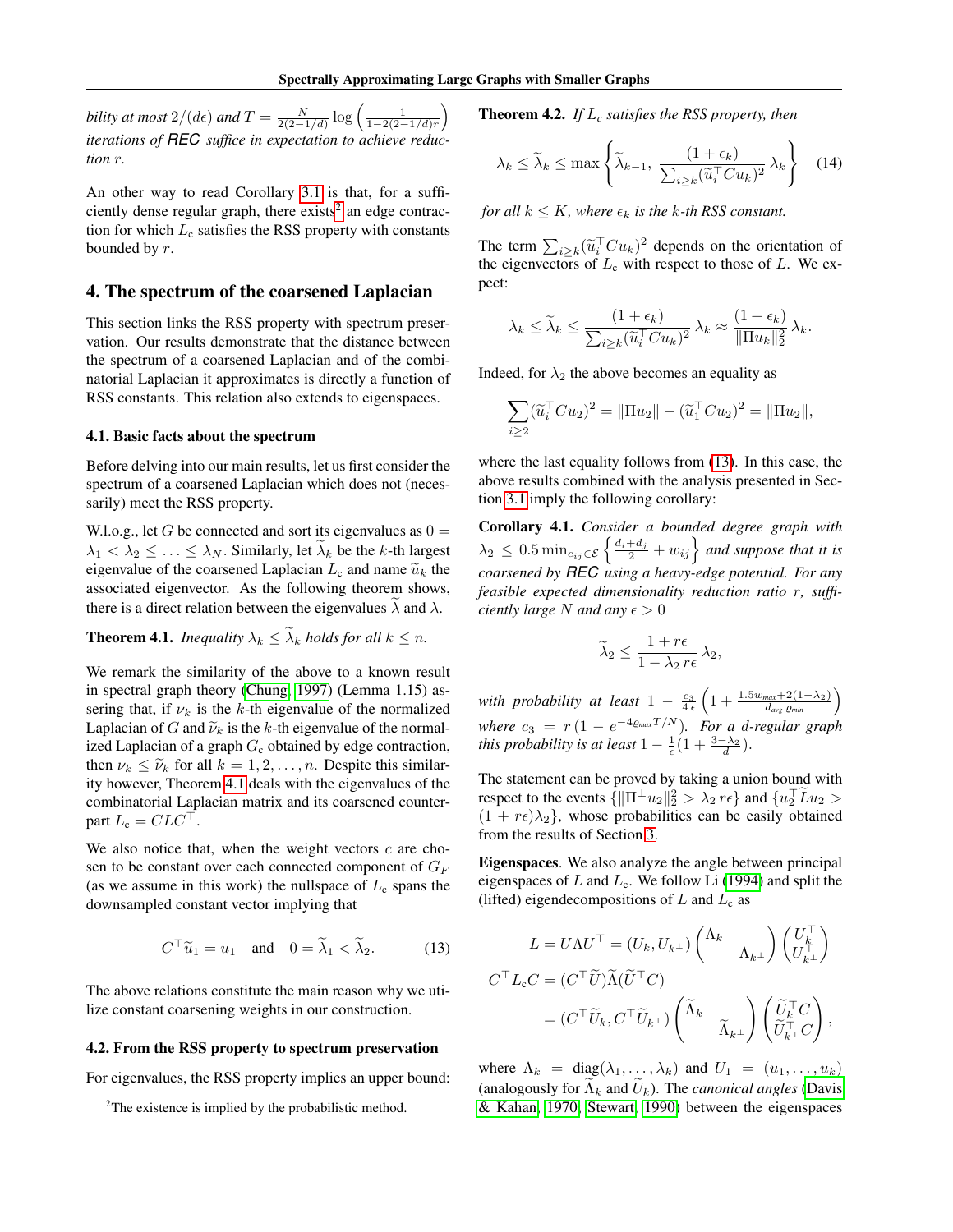<span id="page-6-2"></span>

Figure 3: The extend to how coarsening preserves eigenspace alignment is a function of eigenvalue distribution.

spanned by  $U_k$  and  $C^{\top} \widetilde{U}_k$  are the singlular values of the matrix

$$
\Theta(U_k, C^\top \widetilde{U}_k) \stackrel{\Delta}{=} \arccos(U_k^\top C^\top \widetilde{U}_k \widetilde{U}_k^\top C U_k)^{-1/2} \tag{15}
$$

and moreover, the smaller the sinus of the canonical angles are, the closer the two subspaces lie.

The following theorem characterizes  $\vartheta_k$  =  $\|\sin\Theta(U_k, C^\top \tilde{U}_k)\|_F^2$ , a measure of the miss-alignment of the eigenspaces spanned by  $U_k$  and  $C^{\top} \widetilde{U}_k$ .

<span id="page-6-1"></span>Theorem 4.3. *If* L*<sup>c</sup> satisfies the RSS property, then*

$$
\vartheta_k \le \min \left\{ \sum_{2 \le i \le k} \frac{\epsilon_i \lambda_i + \lambda_k \|\Pi^{\perp} u_i\|_2^2}{\widetilde{\lambda}_{k+1} - \lambda_k}, \frac{\sum_{2 \le i \le k} \frac{(1 + \epsilon_i)\lambda_i - \lambda_2 \|\Pi u_i\|_2^2}{\widetilde{\lambda}_{k+1} - \lambda_2} \right\},
$$

*for every*  $k \leq K$ *.* 

Both bounds have something to offer: The first is applicable to situations where there is a significant eigenvalue separation between the subspace of interest and neighboring spaces (this condition also appears in classic perturbation analysis [\(Davis & Kahan, 1970\)](#page-8-20)) and has the benefit of vanishing when  $n = N$ . The second bound on the other hand does not depend on the minimum eigengap between  $\lambda_k$  and  $\lambda_{k+1}$ , but on the gap between every eigenvalue  $\lambda_i$ in the subspace of interest and  $\lambda_{k+1}$ , which can be significantly smaller.

We obtain an end-to-end analysis of coarsening by combining Theorem [4.3](#page-6-1) with Theorem [3.1](#page-3-1) and taking a union bound over all  $k \leq K$ . However, the reader is urged to consider the proof of Corollary [5.1](#page-7-0) for a more careful analysis with significantly improved probability estimates.

The importance of the eigenvalue distribution can be seen in Figure [3,](#page-6-2) where we examine the alignment of  $U_k$  and  $C^{\top}U_k$  for different k when  $r = 0.4$ . The figure summarizes the results for 10 stochastic block model graphs, each consisting of  $N = 1000$  vertices. These graphs were built by uniformly assigning vertices into  $K = 10$  communities and connecting any two vertices with probability p or  $q$  depending on whether they belong in the same or different communities, respectively. Such constructions are well known to produce eigenvalue distributions that feature a large gap between the  $K$  and  $K+1$  eigenvalues and small gaps everywhere else.

Below  $K$  the eigenspaces are poorly aligned and not much better than chance (dotted line). As soon as the size of the subspace becomes equal to  $K$  however we observe a significant drop, signifying good alignment. This matches the prediction offered by our bounds (dashed line). The phenomenon is replicated for two parametrizations of the stochastic block model, one featuring a low  $q$  (and thus a large gap) and one with larger  $q$ . Due to the smaller gap, in the latter case the trend is slightly less exaggerated.

### <span id="page-6-0"></span>5. Implications for spectral clustering

Spectral clustering is a non-linear method for partitioning N points  $z_1, z_2, \ldots, z_N \in \mathbb{R}^D$  into K sets  $S =$  $\{S_1, S_2, \ldots, S_K\}$ . There exist many versions of the algorithm. We consider the "unnormalized spectral clustering" [\(Von Luxburg, 2007\)](#page-9-5):

- 1. Construct a similarity graph with  $w_{ij} = e^{-\|z_i z_j\|_2^2/\sigma^2}$ between vertices  $v_i$  and  $v_j$ . Let L be the combinatorial Laplacian of the graph and write  $\Psi = U_K \in \mathbb{R}^{N \times K}$  to denote the matrix of its first  $K$  eigenvectors.
- 2. Among all cluster assignments  $S$ , search for the assignment  $S^*$  that minimizes the k-means cost:

$$
\mathcal{F}_K(\Psi, S) = \sum_{k=1}^K \sum_{v_i, v_j \in S_k} \frac{\|\Psi(i, \cdot) - \Psi(j, \cdot)\|_2^2}{2\|S_k\|}
$$

Though a naive implementation of the above algorithm scales with  $O(N^3)$ , the acceleration of spectral clustering has been an active topic of research. A wide-range of sketching techniques have been proposed[\(Boutsidis et al.,](#page-8-21) [2015a;](#page-8-21) [Tremblay et al., 2016\)](#page-9-13), arguably one of the fastest known algorithms utilizes coarsening. Roughly, the algorithm involves: (*i*) hierarchically coarsening the input graph (using edge contractions) until the latter reaches a target size; (*ii*) solving the clustering problem in the small dimension; (*iii*) lifting the solution back to the original domain; and (*iv*) performing some fast refinement to attain the final clustering.

In the following, we provide theoretical guarantees on the solution quality of the aforementioned scheme for a single coarsening level. To the extend of our knowledge, this is the first time that such an analysis has been carried out.

To perform the analysis, we suppose that

$$
S^* = \underset{S \in \mathcal{S}}{\arg \min} \mathcal{F}_K(\Psi, S) \text{ and } \widetilde{S}^* = \underset{S \in \mathcal{S}}{\arg \min} \mathcal{F}_K(\widetilde{\Psi}, S)
$$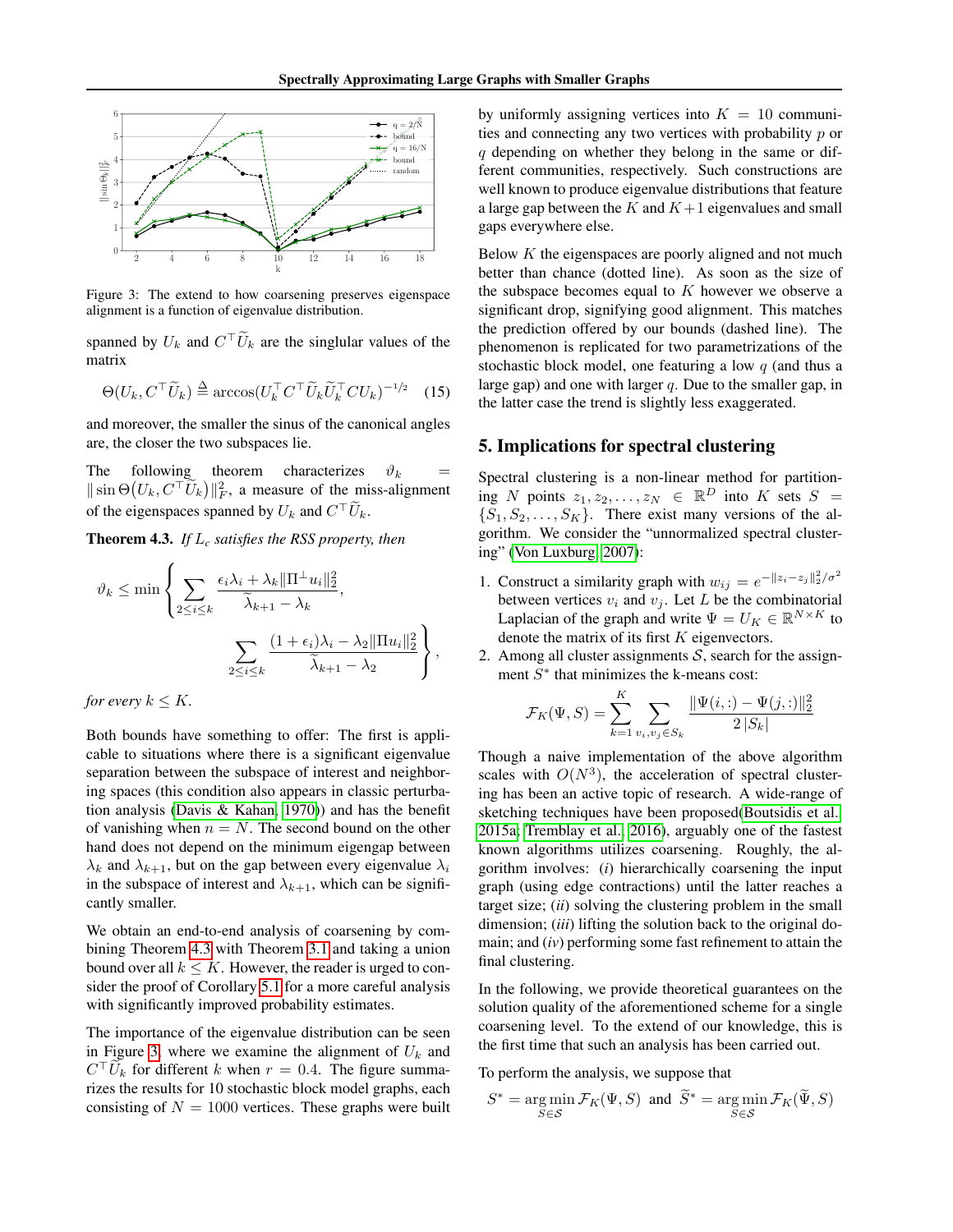<span id="page-7-1"></span>

Figure 4: The relative k-means error induced by coarsening as a function of dimensionality reduction  $r$  (in percentage) for clustering 5 MNIST digits. The three lines correspond to the lifted eigenvectors with and without refinement. The errorbars span one standard deviation. A small horizontal offset has been inserted in order to diminish overlap.

are the (optimal) clustering assignments obtained by solving the  $k$ -means using as input the original eigenvectors  $U_K$  and the lifted eigenvectors  $\tilde{\Psi} = C^\top \tilde{U}_K$  of  $L_c$ , respectively. We then measure the quality of  $\widetilde{S}^*$  by examining how far the correct minimizer  $\mathcal{F}_K(\Psi, S^*)$  is to  $\mathcal{F}_K(\Psi, \widetilde{S}^*)$ . Note that the latter quantity utilizes the correct eigenvectors as points and necessarily  $\mathcal{F}_K(\Psi, S^*) \leq \mathcal{F}_K(\Psi, \widetilde{S}^*)$ . Boutsidis et al. [\(2015a\)](#page-8-21) noted that, if the two quantities are close then, despite the assignments themselves possibly being different, they both feature the same quality with respect to the k-means objective.

<span id="page-7-0"></span>We prove the following approximation result:

Corollary 5.1. *Consider a bounded degree graph with*  $\lambda_K \leq 0.5 \min_{e_{ij} \in \mathcal{E}} \left\{ \frac{d_i + d_j}{2} + w_{ij} \right\}$  and suppose that it is *coarsened by REC using a heavy-edge potential. For sufficiently large* N, any feasible ratio r, and  $\epsilon > 0$ ,

$$
\left[\mathcal{F}_K(\Psi,\widetilde{S}^*)^{1/2} - \mathcal{F}_K(\Psi,S^*)^{1/2}\right]^2 \le \sum_{k=2}^K \frac{8\epsilon r \lambda_k}{\delta_K}
$$

*with probability at least*  $1 - \frac{\varrho_{max}}{\epsilon}\left(1 + \frac{6 + 4\lambda_K - 8\,c_3}{d_{avg}\varrho_{min}}\right)$ *, where*  $\delta_K = \lambda_{K+1} - \lambda_K$  and  $c_3 = \sum_{k=2}^K \lambda_k^2 / \sum_{k=2}^K \lambda_k$ .

The corollary therefore provides conditions such that the clustering assignment produced with the aid of coarsening has quality that is close to that of the original in terms of absolute error, even without refinement. Practically, our result states that  $\widetilde{S}^*$  is a good candidate for the final solution as long as the graph has almost constant degree (such that  $\varrho_{\rm min} \approx 1 \approx \varrho_{\rm max}$ ) and it is K clusterable (i.e., the gap  $\delta_K = \lambda_{K+1} - \lambda_K$  is large).

We are unaware of any technique that provides meaningful lower bounds on  $\mathcal{F}_K(\Psi, S^*)$  and therefore cannot transform the bound to a relative error statement. However, from the algebraic formulation of the k-means cost it follows that, when the number of clusters is  $\kappa < K$  whereas the

feature matrix remains  $\Psi$ , then  $\mathcal{F}_{\kappa}(\Psi, S^*) \geq K - \kappa$  (this is because  $\Psi$  has exactly K unit singular values, whereas the k-means clustering cannot do better than a rank  $\kappa$  approximation of  $\Psi$  [\(Ding & He, 2004;](#page-8-22) [Boutsidis et al., 2015b\)](#page-8-23)). Under the conditions of Corollary [5.1](#page-7-0) and with the same probability:

$$
\left[\frac{\mathcal{F}_K(\Psi,\widetilde{S}^*)^{\frac{1}{2}} - \mathcal{F}_K(\Psi,S^*)^{\frac{1}{2}}}{\mathcal{F}_\kappa(\Psi,S^*)^{1/2}}\right]^2 \leq \sum_{k=2}^K \frac{8\epsilon r \lambda_k}{\delta_K(K-\kappa)},
$$

which is a relaxed relative error guarantee.

Figure [4](#page-7-1) depicts the growth of the actual relative error with  $r$ . The particular experiment corresponds to a clustering problem involving  $N = 1000$  images, each depicting a selected digit between 0 and 4 from the MNIST database (i.e.,  $K = 5$ ). We constructed a 12-nearest neighbor similarity graph and repeated the experiment 10 times, each time using a different image set, selected uniformly at random. This setting produces a simple, but non-trivial, clustering problem featuring some overlaps between clusters (see Figure 5 in the supplementary material).

We observed that most remaining error occurred at coarsened vertices lying at cluster boundaries. This can be eliminated by only a few iterations of local smoothing. Though more advanced techniques might be preferable from a computational perspective, such as Chebychev or ARMA graph filters [\(Shuman et al., 2011;](#page-9-14) [Isufi et al., 2017\)](#page-8-24), for illustration purposes, we here additionally perform  $t = \{2, 10\}$ steps of a simple power iteration scheme, yielding an  $O(tM(K - 1))$  overhead. The experiment confirms that most errors are removed after few iterations.

## 6. Discussion

The main message of our work is the following: coarsening locally perturbs individual eigenvectors; however, if carefully constructed, it can leave well-separated principal eigenspaces relatively untouched.

The main limitation of our analysis is that the concentration estimates given by Theorem [3.1](#page-3-1) are conservative. We are currently considering methods to improve our bounds by taking into account the dependency structure of the binomial random variables in the sum. In addition, we are investigating how to generalize our analysis to the multi-level setting, where *n* can be as small as  $O(\log N)$ . Finally, we are considering the implications of our results to supervised methods for learning from graph-structured data in general, and graph convolutional neural networks in particular.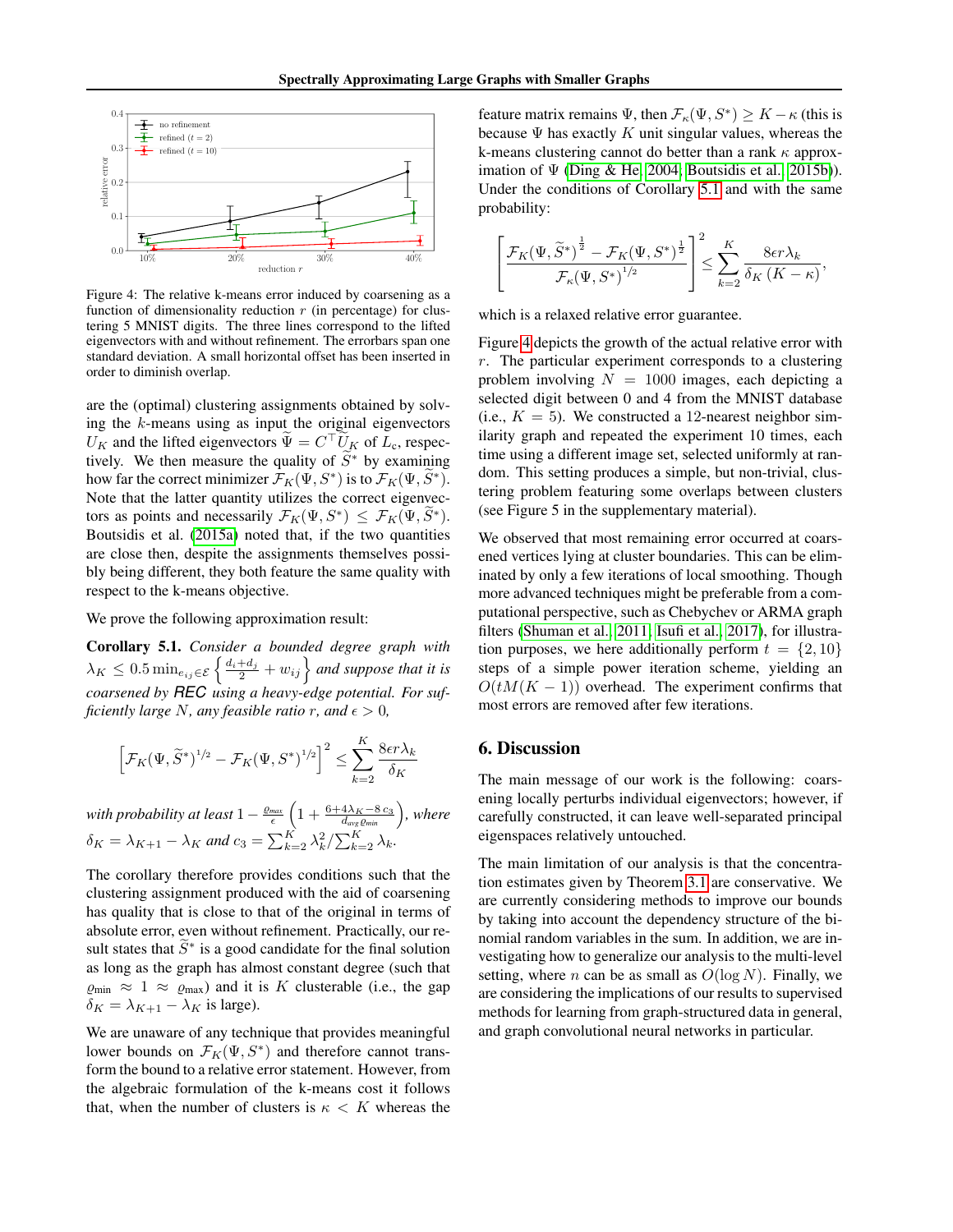# References

- <span id="page-8-17"></span>Belkin, M. and Niyogi, P. Laplacian eigenmaps for dimensionality reduction and data representation. *Neural computation*, 15(6):1373–1396, 2003.
- <span id="page-8-21"></span>Boutsidis, C., Kambadur, P., and Gittens, A. Spectral clustering via the power method-provably. In *International Conference on Machine Learning*, pp. 40–48, 2015a.
- <span id="page-8-23"></span>Boutsidis, C., Zouzias, A., Mahoney, M. W., and Drineas, P. Randomized dimensionality reduction for k-means clustering. *IEEE Transactions on Information Theory*, 61(2):1045–1062, 2015b.
- <span id="page-8-9"></span>Bronstein, M. M., Bruna, J., LeCun, Y., Szlam, A., and Vandergheynst, P. Geometric deep learning: Going beyond euclidean data. *IEEE Signal Processing Magazine*, 34(4):18–42, July 2017. ISSN 1053-5888. doi: 10.1109/MSP.2017.2693418.
- <span id="page-8-7"></span>Bruna, J., Zaremba, W., Szlam, A., and Lecun, Y. Spectral networks and locally connected networks on graphs. In *International Conference on Learning Representations (ICLR2014), CBLS, April 2014*, 2014.
- <span id="page-8-16"></span>Chen, G., Davis, G., Hall, F., Li, Z., Patel, K., and Stewart, M. An interlacing result on normalized laplacians. *SIAM Journal on Discrete Mathematics*, 18(2):353–361, 2004.
- <span id="page-8-15"></span>Chung, F. R. *Spectral graph theory*. Number 92. American Mathematical Soc., 1997.
- <span id="page-8-14"></span>Colley, C., Lin, J., Hu, X., and Aeron, S. Algebraic multigrid for least squares problems on graphs with applications to hodgerank. In *Parallel and Distributed Processing Symposium Workshops (IPDPSW), 2017 IEEE International*, pp. 627–636. IEEE, 2017.
- <span id="page-8-20"></span>Davis, C. and Kahan, W. M. The rotation of eigenvectors by a perturbation. iii. *SIAM Journal on Numerical Analysis*, 7(1):1–46, 1970.
- <span id="page-8-8"></span>Defferrard, M., Bresson, X., and Vandergheynst, P. Convolutional neural networks on graphs with fast localized spectral filtering. In *Advances in Neural Information Processing Systems*, pp. 3844–3852, 2016.
- <span id="page-8-3"></span>Dhillon, I. S., Guan, Y., and Kulis, B. Weighted graph cuts without eigenvectors a multilevel approach. *IEEE transactions on pattern analysis and machine intelligence*, 29 (11), 2007.
- <span id="page-8-22"></span>Ding, C. and He, X. K-means clustering via principal component analysis. In *Proceedings of the twenty-first international conference on Machine learning*, pp. 29. ACM, 2004.
- <span id="page-8-12"></span>Gandhi, S. Improvement of the cascadic multigrid algorithm with a gauss seidel smoother to efficiently compute the fiedler vector of a graph laplacian. *arXiv preprint arXiv:1602.04386*, 2016.
- <span id="page-8-6"></span>Gavish, M., Nadler, B., and Coifman, R. R. Multiscale wavelets on trees, graphs and high dimensional data: Theory and applications to semi supervised learning. In *ICML*, pp. 367–374, 2010.
- <span id="page-8-0"></span>Hendrickson, B. and Leland, R. W. A multi-level algorithm for partitioning graphs. *SC*, 95(28):1–14, 1995.
- <span id="page-8-13"></span>Hirani, A. N., Kalyanaraman, K., and Watts, S. Graph laplacians and least squares on graphs. In *Parallel and Distributed Processing Symposium Workshop (IPDPSW), 2015 IEEE International*, pp. 812–821. IEEE, 2015.
- <span id="page-8-24"></span>Isufi, E., Loukas, A., Simonetto, A., and Leus, G. Autoregressive moving average graph filtering. *IEEE Transactions on Signal Processing*, 65(2):274–288, 2017.
- <span id="page-8-1"></span>Karypis, G. and Kumar, V. A fast and high quality multilevel scheme for partitioning irregular graphs. *SIAM Journal on scientific Computing*, 20(1):359–392, 1998a.
- <span id="page-8-18"></span>Karypis, G. and Kumar, V. Multilevelk-way partitioning scheme for irregular graphs. *Journal of Parallel and Distributed computing*, 48(1):96–129, 1998b.
- <span id="page-8-4"></span>Koren, D. H. Y. A fast multi-scale method for drawing large graphs. *Journal of graph algorithms and applications*, 6 (3):179–202, 2002.
- <span id="page-8-10"></span>Koutis, I., Miller, G. L., and Tolliver, D. Combinatorial preconditioners and multilevel solvers for problems in computer vision and image processing. *Computer Vision and Image Understanding*, 115(12):1638–1646, 2011.
- <span id="page-8-2"></span>Kushnir, D., Galun, M., and Brandt, A. Fast multiscale clustering and manifold identification. *Pattern Recognition*, 39(10):1876–1891, 2006.
- <span id="page-8-5"></span>Lafon, S. and Lee, A. B. Diffusion maps and coarsegraining: A unified framework for dimensionality reduction, graph partitioning, and data set parameterization. *IEEE transactions on pattern analysis and machine intelligence*, 28(9):1393–1403, 2006.
- <span id="page-8-19"></span>Li, R.-C. Relative perturbation theory:(ii) eigenspace variations. Technical report, 1994.
- <span id="page-8-11"></span>Livne, O. E. and Brandt, A. Lean algebraic multigrid (lamg): Fast graph laplacian linear solver. *SIAM Journal on Scientific Computing*, 34(4):B499–B522, 2012.